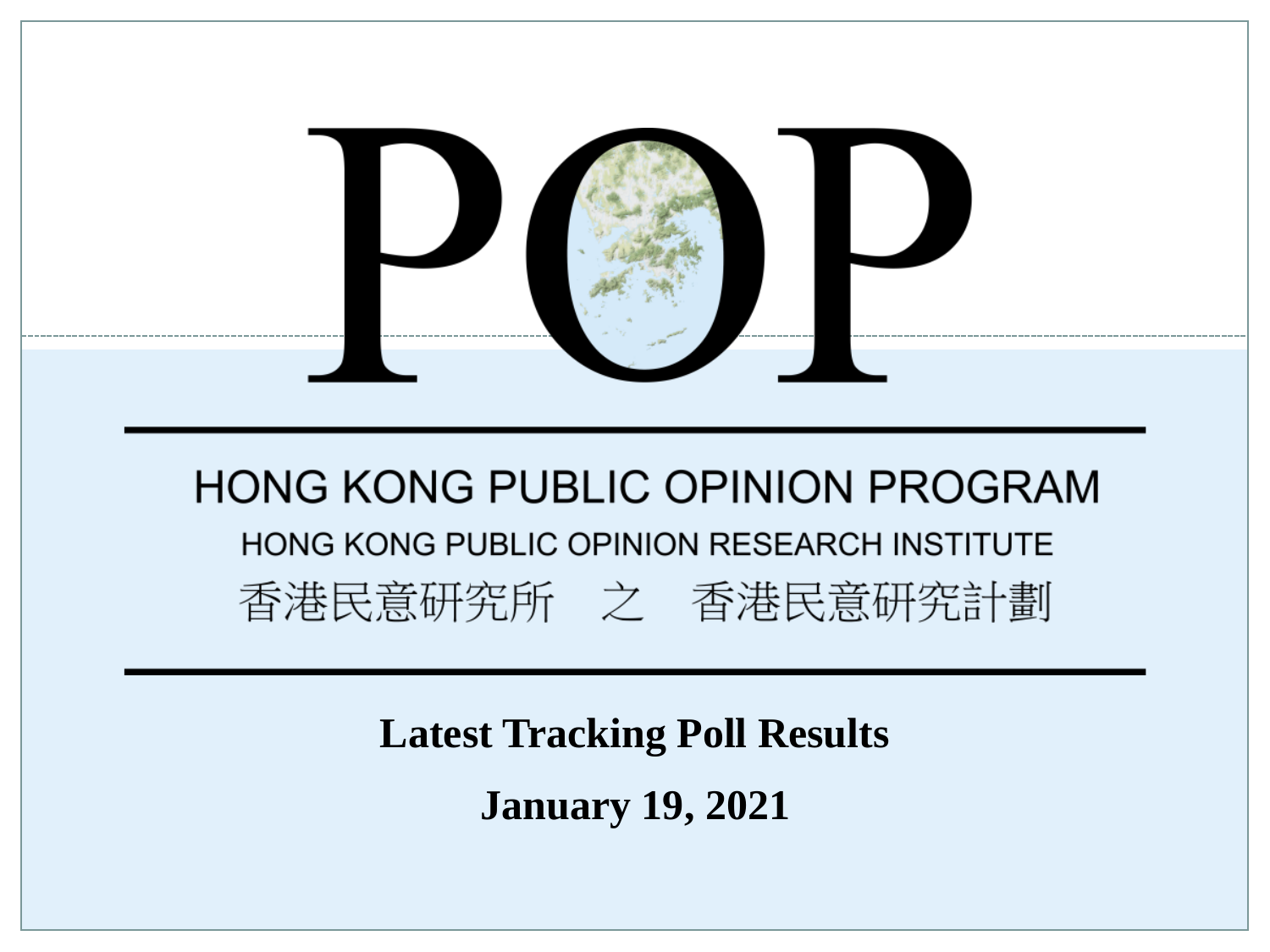# **Contact Information**

2

- Date of survey: 4-8/1/2021
- Survey method: Random telephone survey conducted by real interviewers
- Target population: Cantonese-speaking Hong Kong residents aged 18+
- Sample size: 1,000 (including 492 landline and 508 mobile samples)
- Effective response rate: 58.5%
- Sampling error: Sampling error of ratings not more than +/-0.28 at 95% conf. level
- Weighting method: Rim-weighted according to figures provided by the Census and Statistics Department. The gender-age distribution of the Hong Kong population came from "Mid-year population for 2019", while the educational attainment (highest level attended) distribution and economic activity status distribution came from "Women and Men in Hong Kong - Key Statistics (2019 Edition)".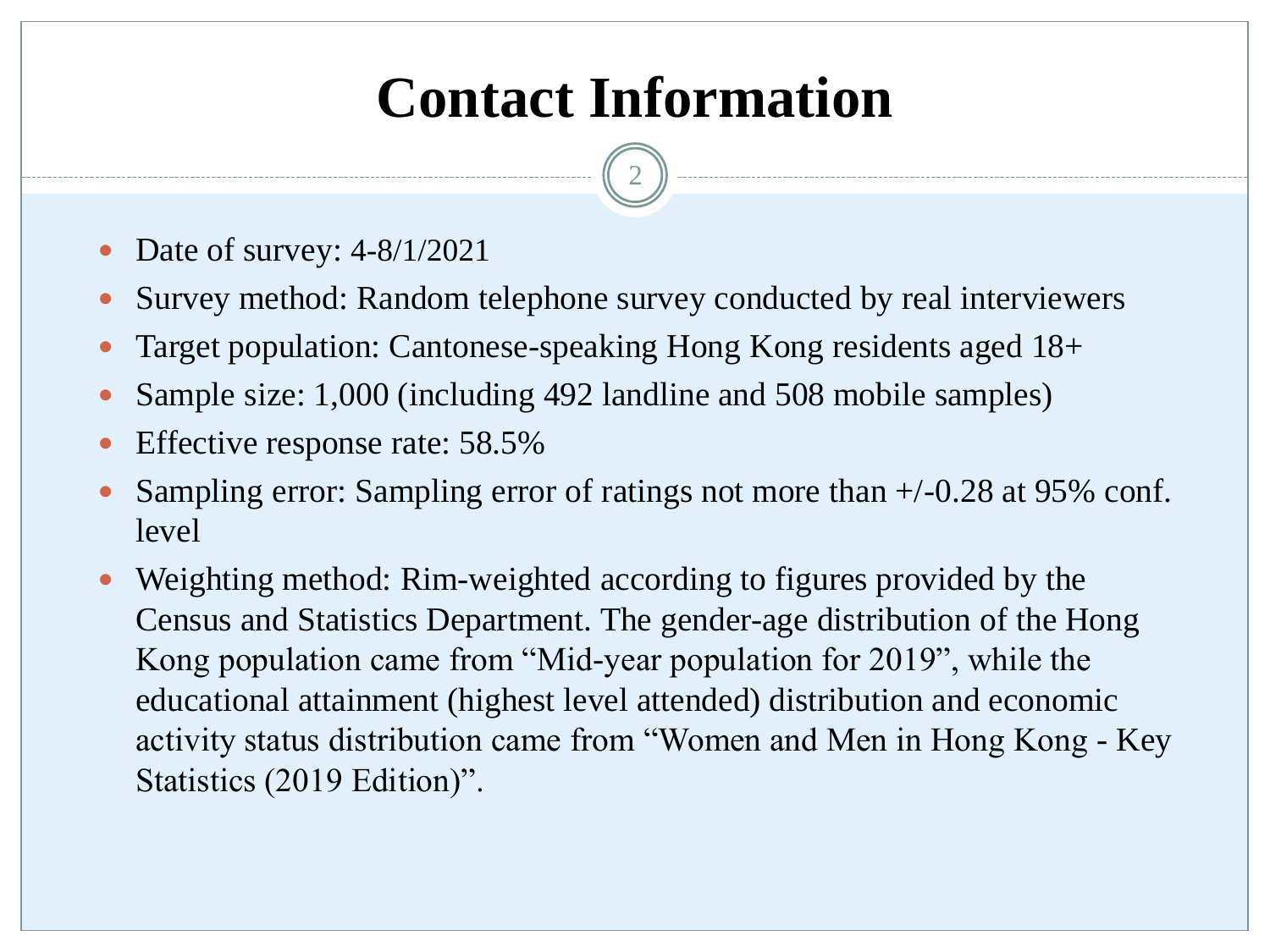# **Survey Topic**

3

## • Core Social Indicators

- Degree of freedom
- Degree of prosperity
- Degree of stability
- o Compliance with the rule of law
- o Degree of democracy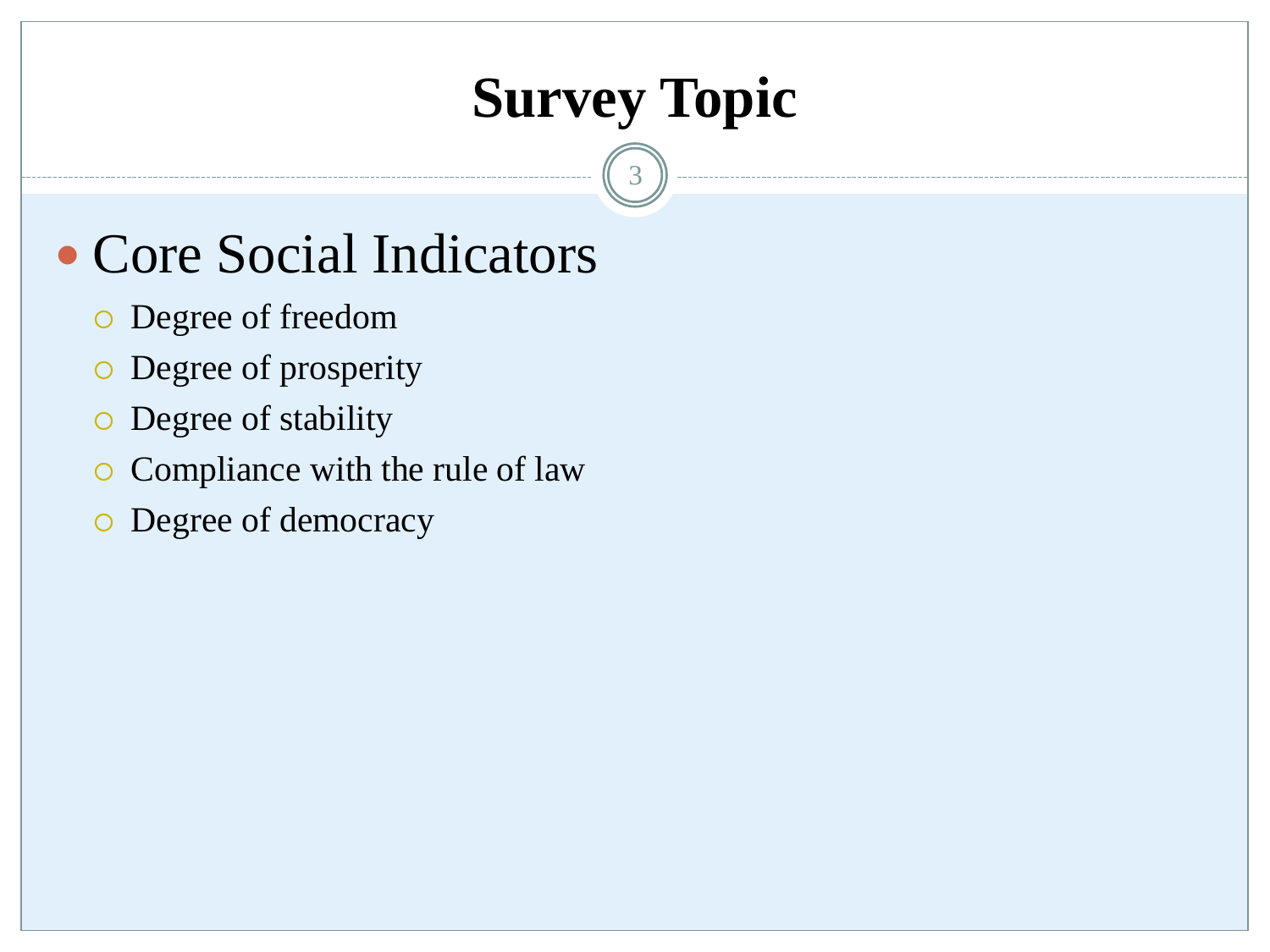## **Survey result - Core Social Indicators**

4

#### **Five Core Social Indicators**

|             | 7-10/12/2020 | 4-8/1/2021  | <b>Change</b>             | <b>Record</b>                       |
|-------------|--------------|-------------|---------------------------|-------------------------------------|
| Freedom     | 4.68         | 4.45        | $\blacktriangledown$ 0.23 | Record low since Aug. 2020          |
| Prosperity  | 4.11         | 4.09        | $\blacktriangledown 0.02$ | All-time record low since Jun. 1997 |
| Stability   | 4.17         | 4.04        | $\blacktriangledown$ 0.12 | Record low since Aug. 2020          |
| Rule of law | 4.01         | <b>3.80</b> | $\blacktriangledown$ 0.21 | Record low since Aug. 2020          |
| Democracy   | 3.85         | 3.56        | $\blacktriangledown$ 0.29 | Record low since Aug. 2020          |

 $\circ$  On a scale of 0 to 10, people's ratings on all five core social indicators continue to be lower than 5 marks. Ranked from the highest to the lowest are "freedom", "prosperity", "stability", "rule of law" and "democracy". Compared with a month ago, all social indicators have declined slightly, of which the rating of "prosperity" has again registered a new low since records began in 1997.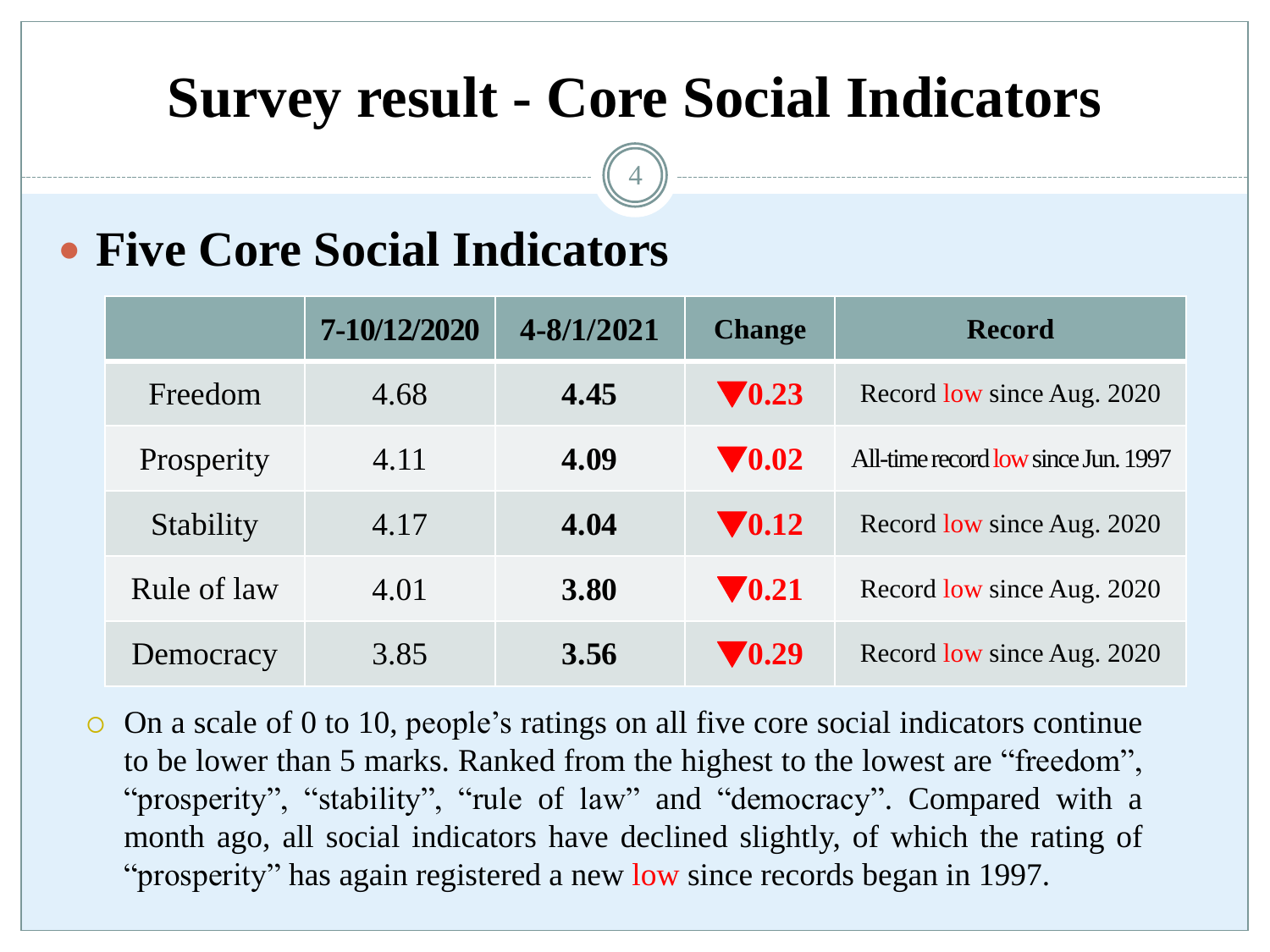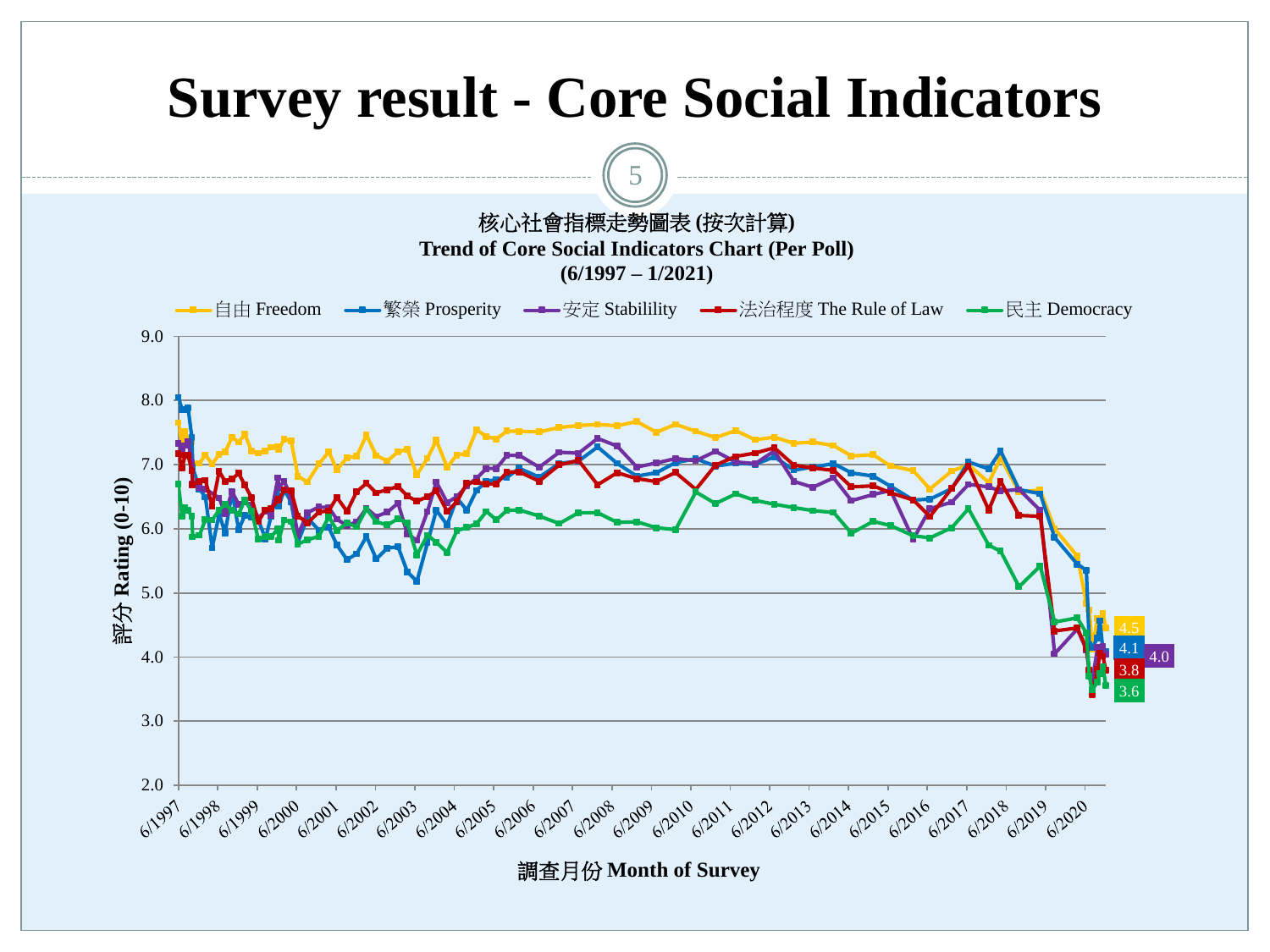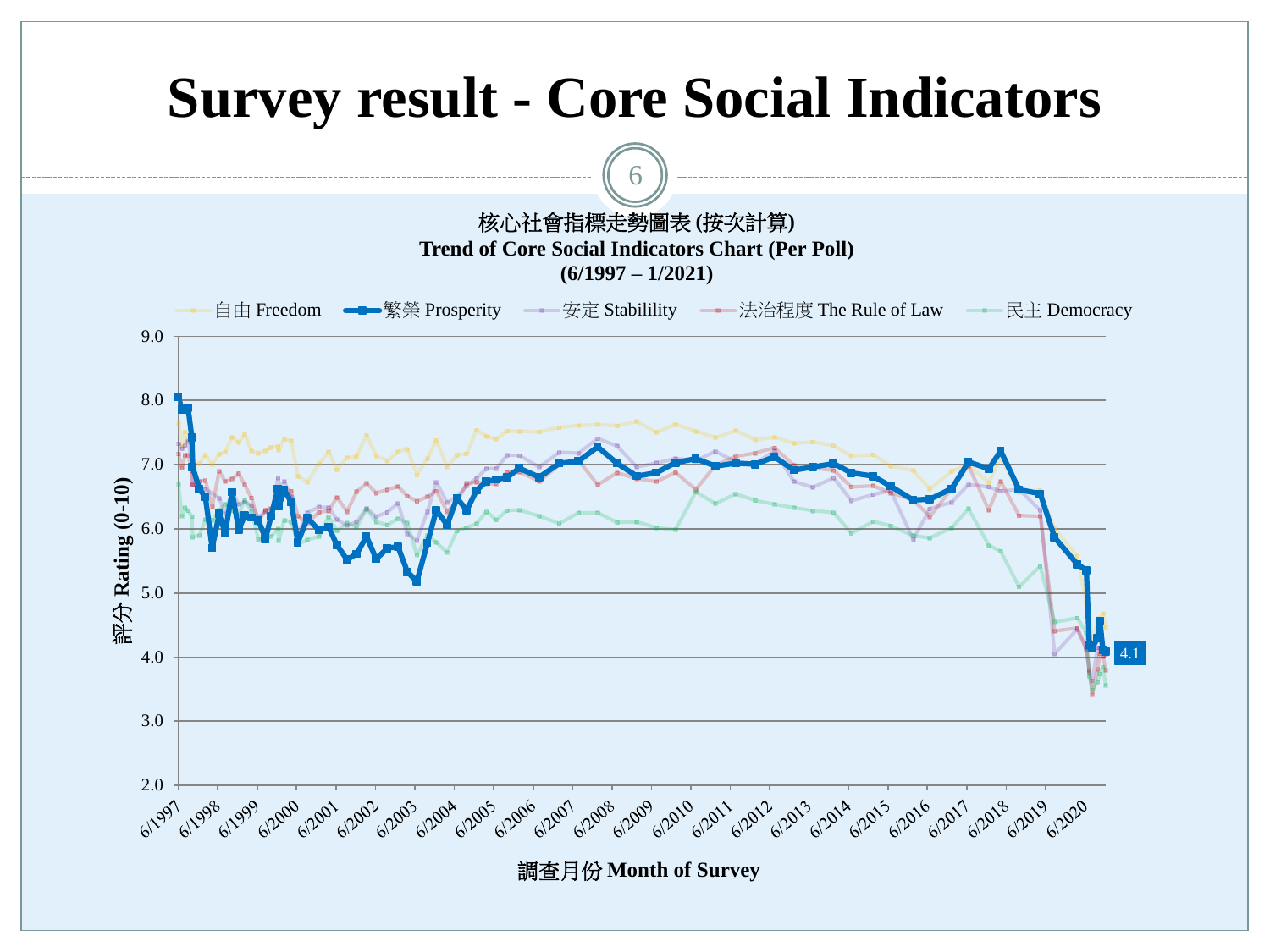

**Community Democracy Project - Community Health Module Latest Results January 19, 2021**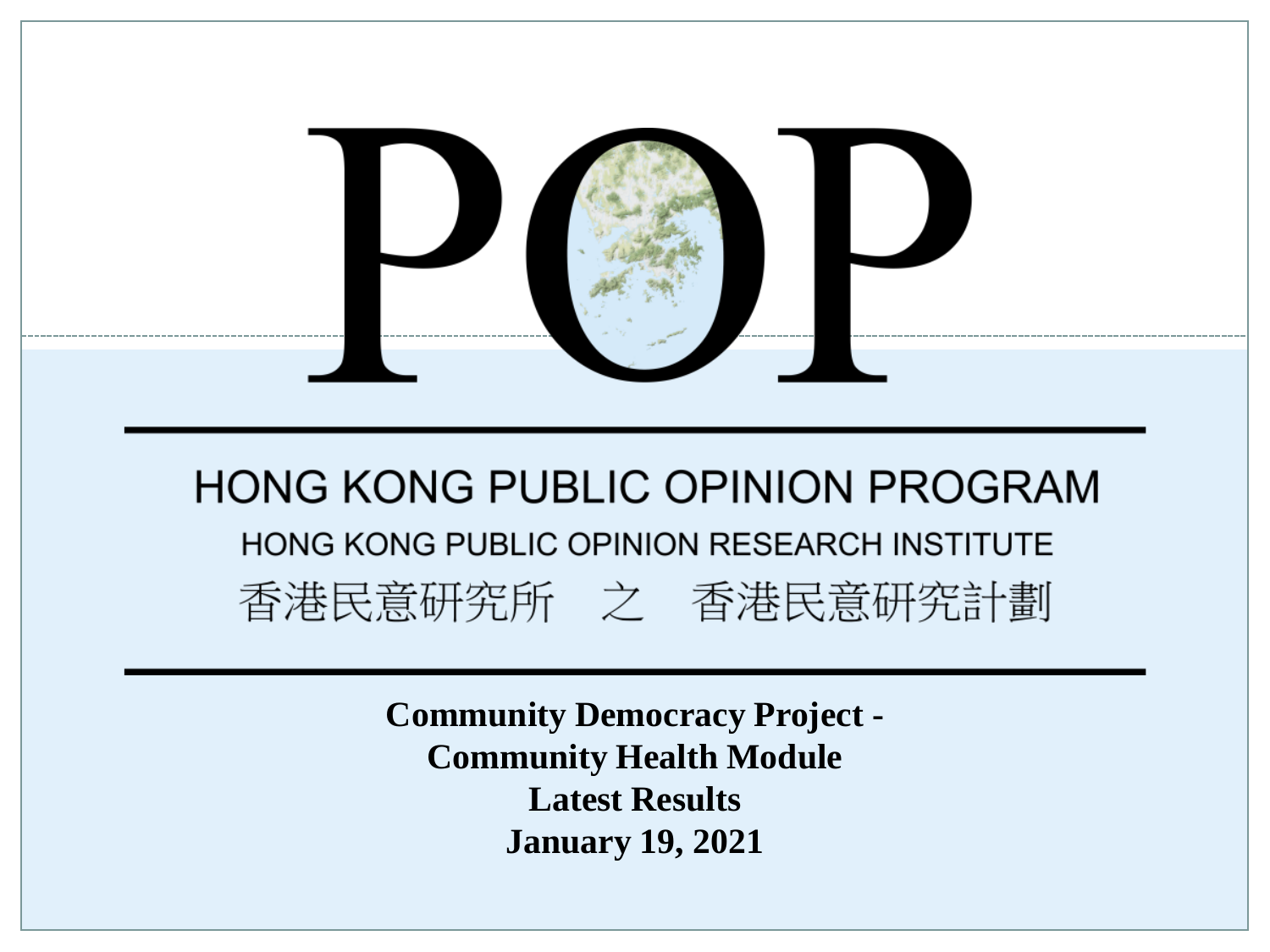### **Contact Information - Community Health Module**

9

|                   | <b>HKPOP Panel</b>                                                                                                                                                                                                                                                                                                                                           |                                                                      |  |  |  |  |  |  |  |
|-------------------|--------------------------------------------------------------------------------------------------------------------------------------------------------------------------------------------------------------------------------------------------------------------------------------------------------------------------------------------------------------|----------------------------------------------------------------------|--|--|--|--|--|--|--|
| Date of survey    | January 8, $3pm$ – January 18, $3pm$                                                                                                                                                                                                                                                                                                                         |                                                                      |  |  |  |  |  |  |  |
| Survey method     | Online survey                                                                                                                                                                                                                                                                                                                                                |                                                                      |  |  |  |  |  |  |  |
|                   | Hong Kong residents aged $12+$                                                                                                                                                                                                                                                                                                                               |                                                                      |  |  |  |  |  |  |  |
| Target population | <b>Representative Panel</b>                                                                                                                                                                                                                                                                                                                                  | <b>Volunteer Panel</b>                                               |  |  |  |  |  |  |  |
| Total sample size | 481                                                                                                                                                                                                                                                                                                                                                          | 4,757                                                                |  |  |  |  |  |  |  |
| Response rate     | 5.4%                                                                                                                                                                                                                                                                                                                                                         | 5.4%                                                                 |  |  |  |  |  |  |  |
| Sampling error    | Sampling error of percentages at<br>$+/-4\%$ at 95% confidence level                                                                                                                                                                                                                                                                                         | Sampling error of percentages at<br>$+/-1\%$ at 95% confidence level |  |  |  |  |  |  |  |
| Weighting method  | The figures are rim-weighted according to 1) gender-age distribution of<br>Hong Kong population and by District Councils population figures from<br>Census and Statistics Department; 2) Voting results of District Councils<br>Election from Registration and Electoral Office; 3) rating distribution of<br>Chief Executive from regular tracking surveys. |                                                                      |  |  |  |  |  |  |  |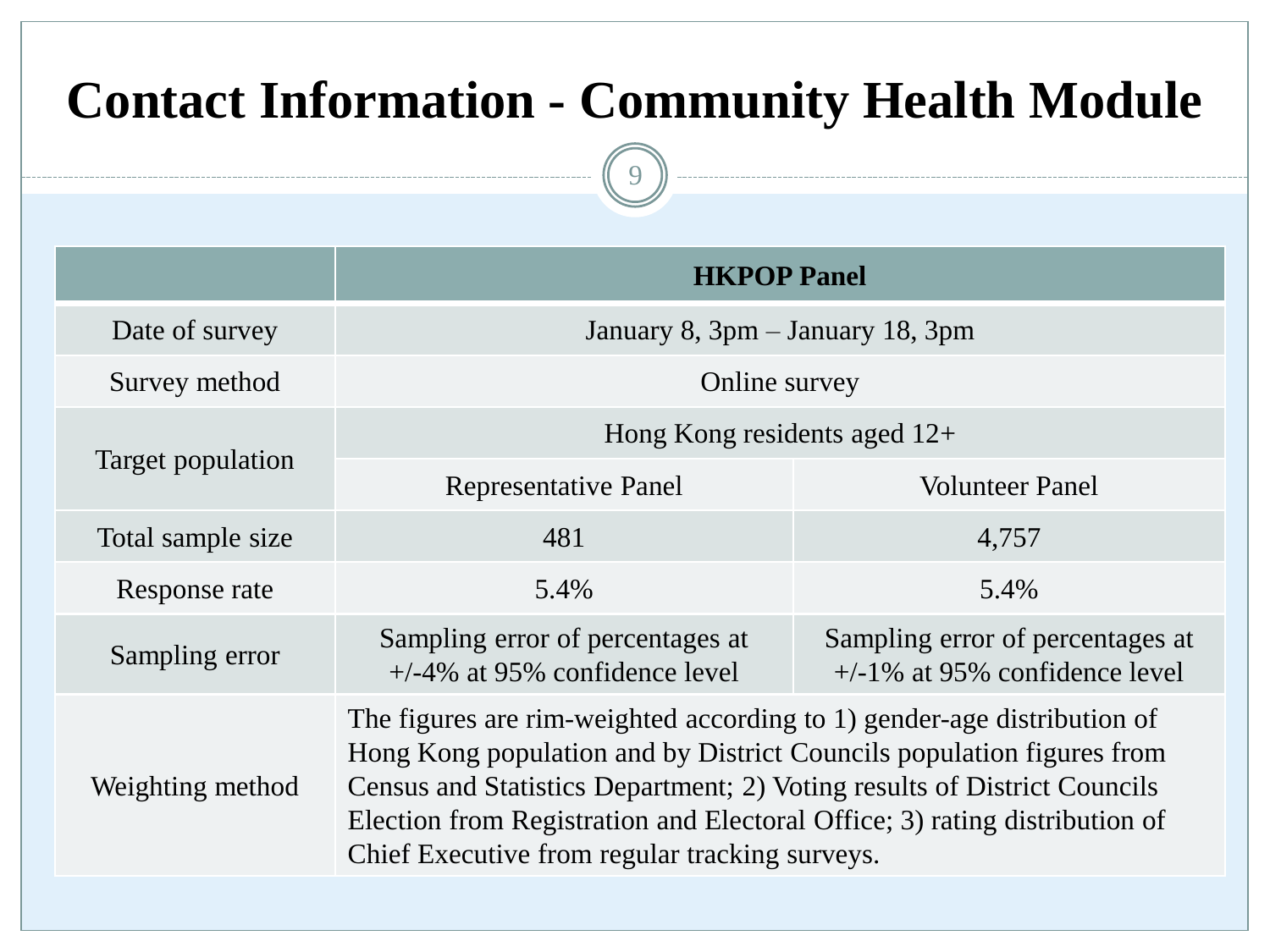#### **Survey Result - Community Health Module**

10

- **Latest survey period: 8-18/12/2020**
- **Last survey period: 28-31/12/2020** *(Representative Panel N= 804 Volunteer Panel N= 8,709)*
- **Second last survey period: 17-28/12/2020** (Representative Panel N= 276 Volunteer Panel N= 6,512)

| <b>Opinion Question</b>                                                                                                                            |                | <b>Representative Panel</b><br>$(N=481)$ |                              | <b>Volunteer Panel</b><br>$(N=4,746)$ |          |  |  |
|----------------------------------------------------------------------------------------------------------------------------------------------------|----------------|------------------------------------------|------------------------------|---------------------------------------|----------|--|--|
|                                                                                                                                                    |                | Don't know /<br>hard to say              | Average                      | Don't know /<br>hard to say           | Average  |  |  |
| Q1 How likely do<br>you think it is that<br>you will contract<br>novel coronavirus<br>pneumonia over the<br>next one month?<br>[Logarithmic Scale] | <b>Latest</b>  | 28%                                      | $11\%$ $\blacktriangleright$ | 20%                                   | $15\%$ * |  |  |
|                                                                                                                                                    | Last           | 25%                                      | 20%                          | 26%                                   | 17%      |  |  |
|                                                                                                                                                    | Second<br>Last | 18%                                      | 19%                          | 21%                                   | 17%      |  |  |

^ Answer options included: 0-10 rating scale, others and don't know / hard to say. Answer options changed from linear scale to logarithmic scale since Oct 2020.

**\* Significant change**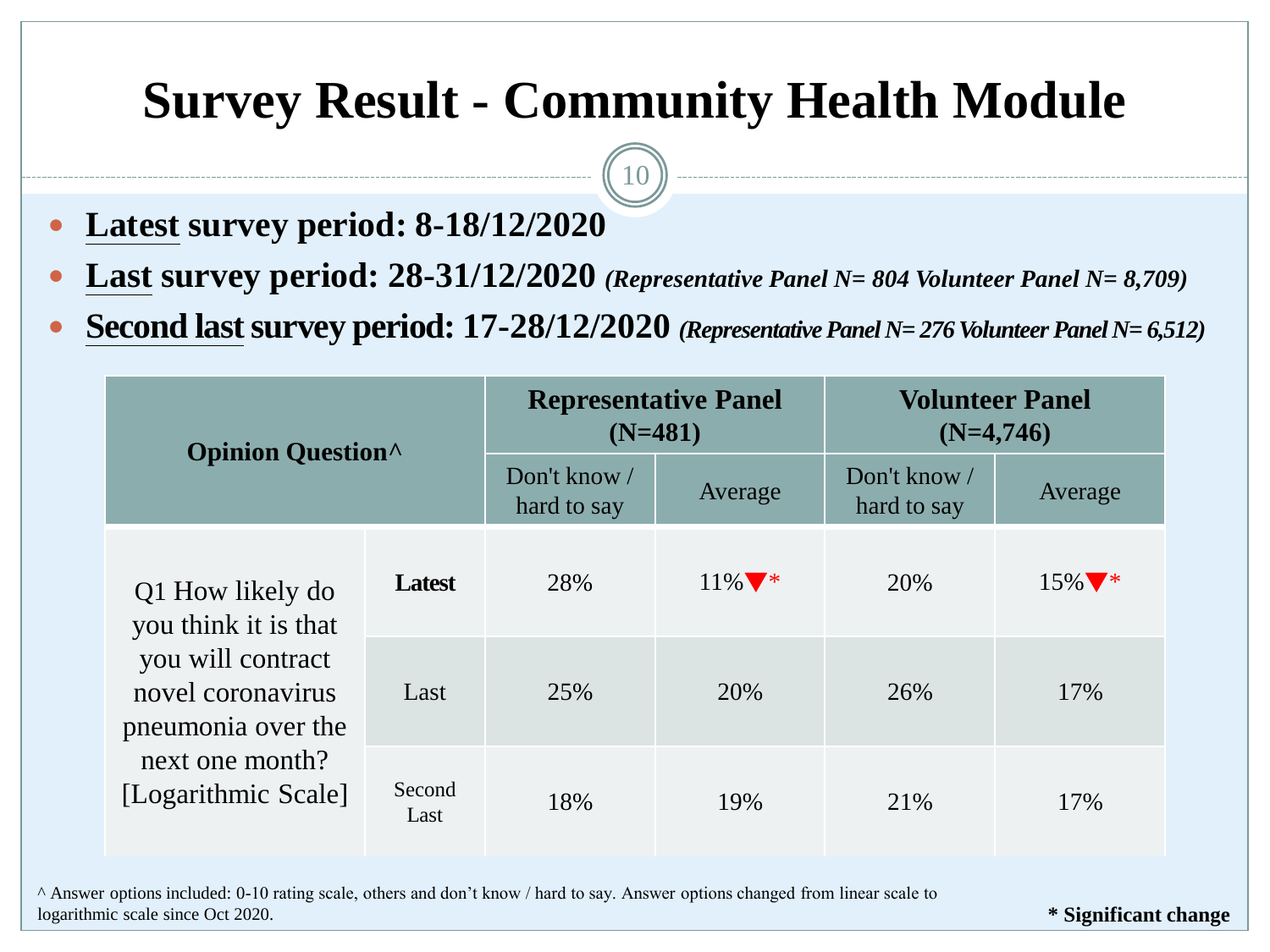

^ Answer options included: 0-10 rating scale, others and don't know / hard to say. Answer options changed from linear scale to logarithmic scale since Oct 2020.

**\* Significant change**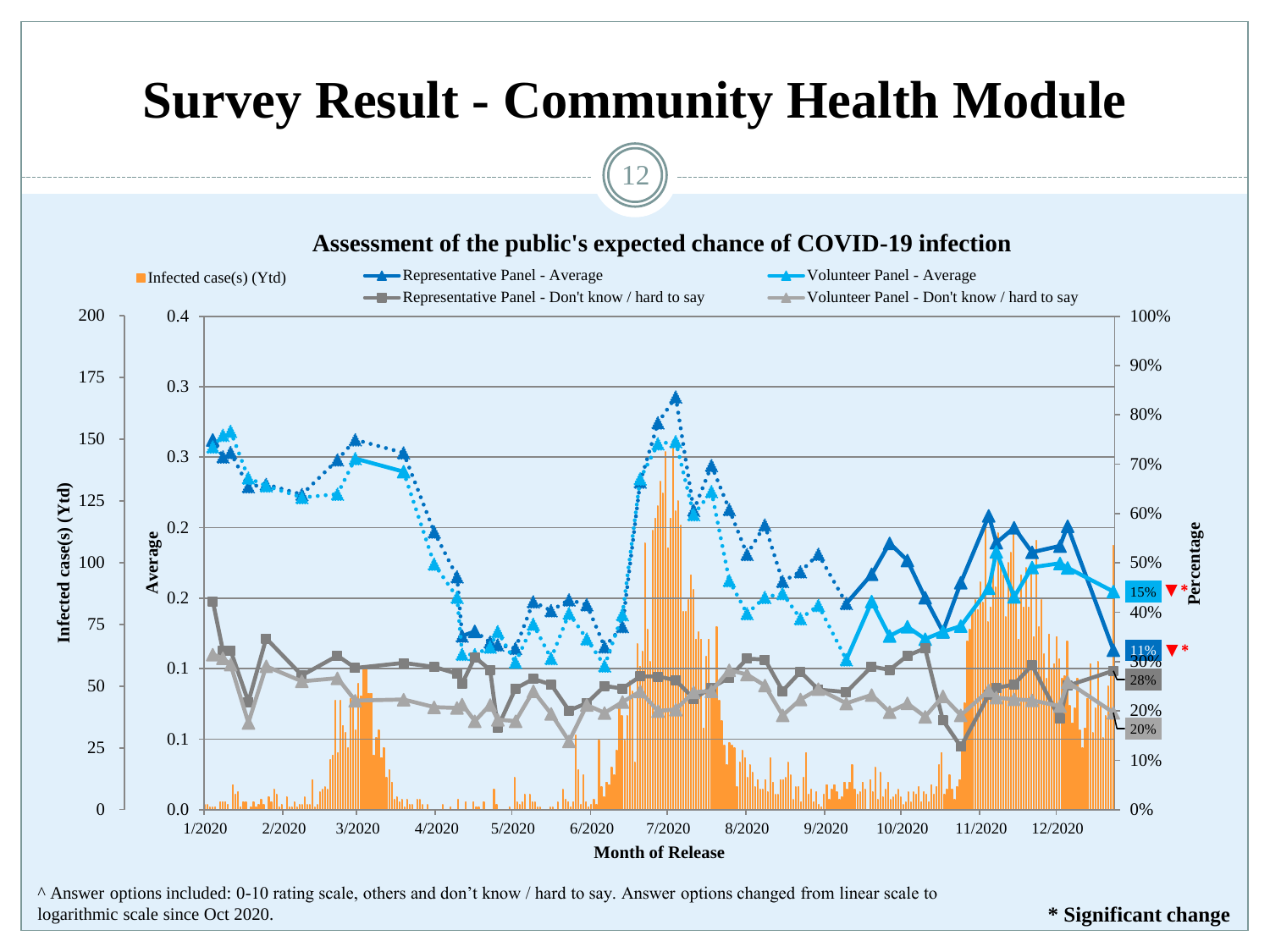#### **Survey Result - Community Health Module**

13

- **Latest survey period: 8-18/1/2021**
- **Last survey period: 28-31/12/2020** *(Representative Panel N= 803 Volunteer Panel N= 8,716)*
- Second last survey period:  $17-28/12/2020$  (Representative Panel N= 277 Volunteer Panel N= 6,524)

| <b>Opinion Question</b>                                                                                                                                 |                |           |           | <b>Representative Panel (N=479)</b> |                  | Volunteer Panel (N=4,749) |                               |                     |                  |  |  |
|---------------------------------------------------------------------------------------------------------------------------------------------------------|----------------|-----------|-----------|-------------------------------------|------------------|---------------------------|-------------------------------|---------------------|------------------|--|--|
|                                                                                                                                                         |                | Satisfied | Half-half | <b>Dissatisfied</b>                 | $Mean^{\dagger}$ | Satisfied                 | Half-half                     | <b>Dissatisfied</b> | $Mean^{\dagger}$ |  |  |
| Q <sub>2</sub> How<br>satisfied or<br>dissatisfied are<br>you with the<br>government's<br>performance in<br>handling novel<br>coronavirus<br>pneumonia? | Latest         | 17%       | $28\%$ *  | $55\%$ $\blacktriangledown$ *       | 2.2              | $18\%$ *                  | $10\%$ $\blacktriangledown$ * | 72%                 | 1.9              |  |  |
|                                                                                                                                                         | Last           | 16%       | 20%       | 64%                                 | 2.1              | 16%                       | 13%                           | 71%                 | 1.9              |  |  |
|                                                                                                                                                         | Second<br>Last | 21%       | 12%       | 66%                                 | 2.1              | 14%                       | 16%                           | 69%                 | 1.9              |  |  |

^ Answer options included: very much satisfied, somewhat satisfied, half-half, somewhat dissatisfied, very much dissatisfied and don't know / hard to say

 $\dagger$  The mean value is calculated by quantifying all individual responses into 1, 2, 3, 4, 5 marks according to their degree of positive level, where 1 is the lowest  $\ast$  Significant change

and 5 the highest, and then calculate the sample mean.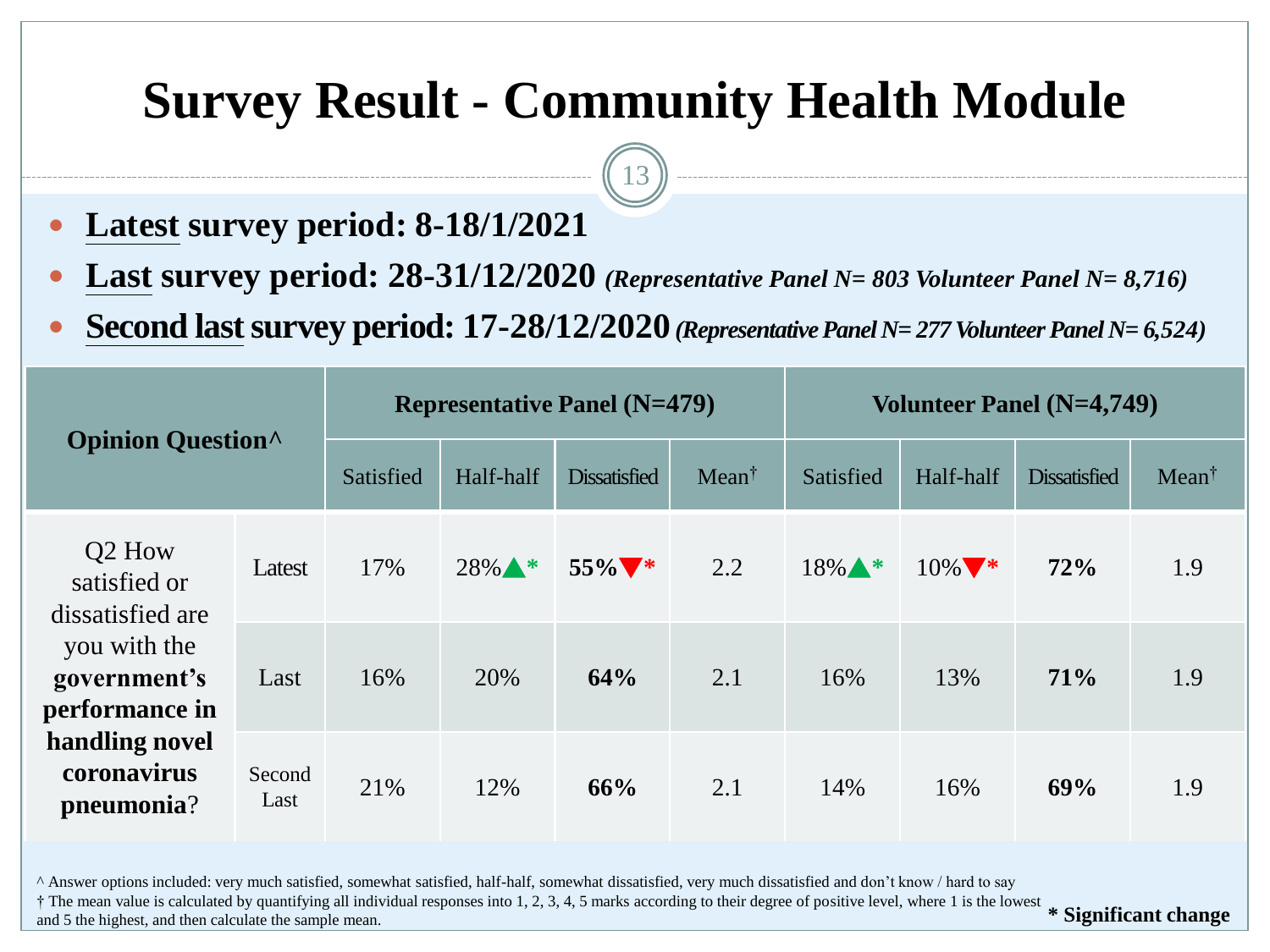

^ Answer options included: very much satisfied, somewhat satisfied, half-half, somewhat dissatisfied, very much dissatisfied and don't know / hard to say **\* Significant change**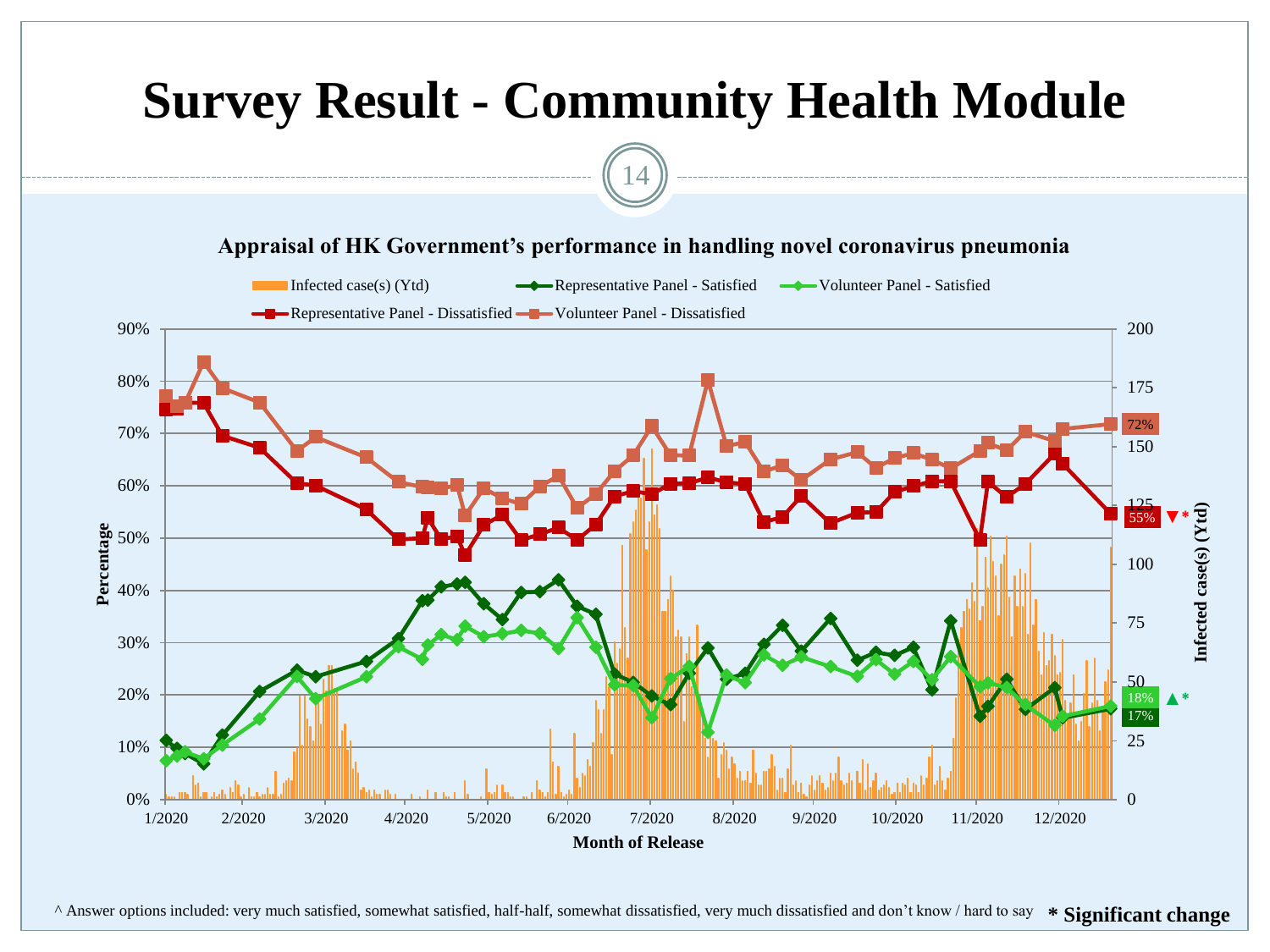

**Community Democracy Project - Community Health Module Post-Epidemic Normality Resumption Index (PENRI) Latest Results January 19, 2021**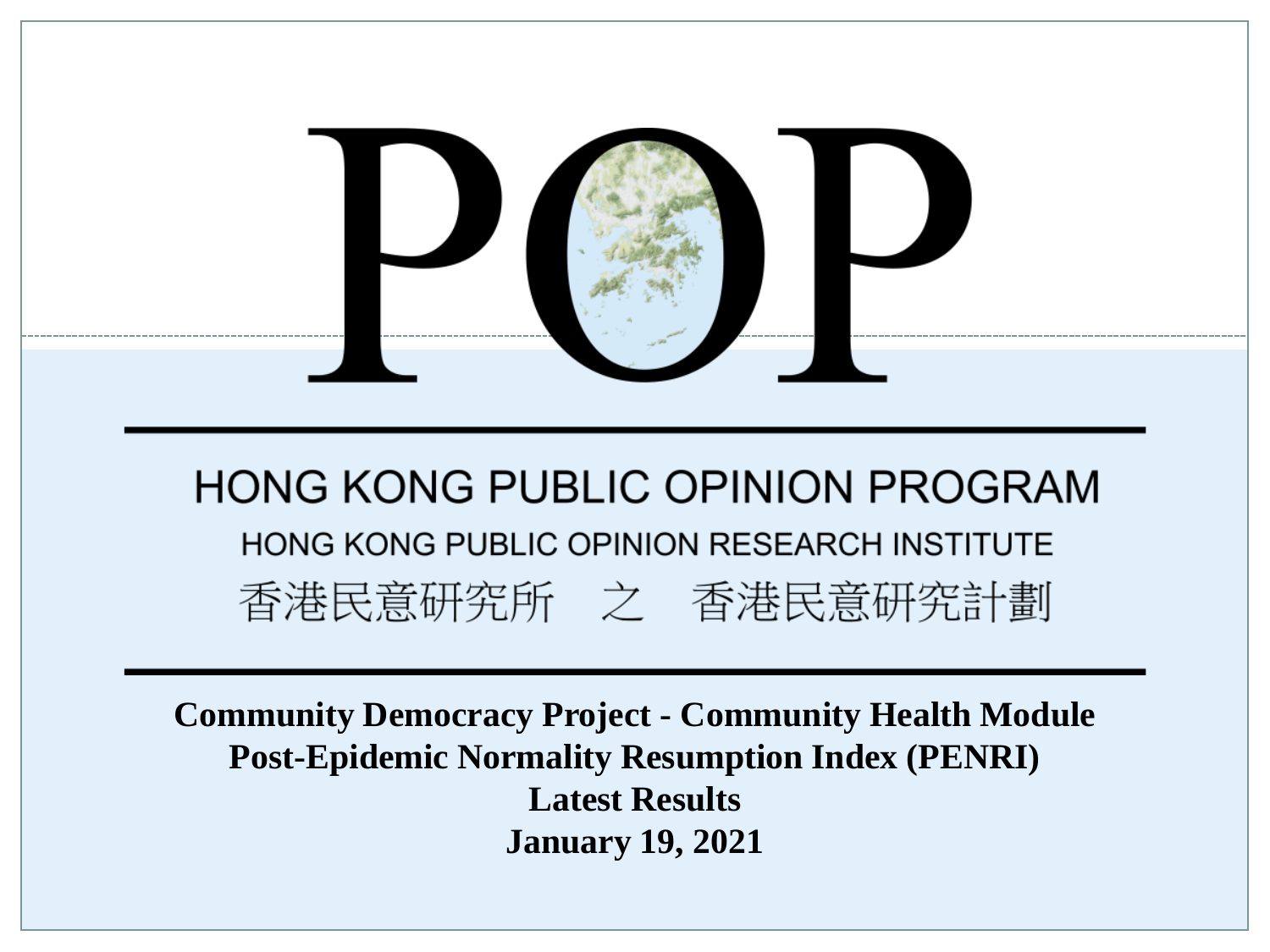# **Contact Information - PENRI**

 $\left(16\right)$ 

|                   | <b>HKPOP Panel</b>                                                                                                                                                                                                                                                                                                                                           |
|-------------------|--------------------------------------------------------------------------------------------------------------------------------------------------------------------------------------------------------------------------------------------------------------------------------------------------------------------------------------------------------------|
| Date of survey    | January 8, 3pm – January 18, 3pm                                                                                                                                                                                                                                                                                                                             |
| Survey method     | Online survey                                                                                                                                                                                                                                                                                                                                                |
| Target population | Hong Kong residents aged $12+$                                                                                                                                                                                                                                                                                                                               |
| Total sample size | 4,757                                                                                                                                                                                                                                                                                                                                                        |
| Response rate     | 5.4%                                                                                                                                                                                                                                                                                                                                                         |
| Sampling error    | Sampling error of percentages at $+/-1\%$ at 95% confidence level                                                                                                                                                                                                                                                                                            |
| Weighting method  | The figures are rim-weighted according to 1) gender-age distribution of<br>Hong Kong population and by District Councils population figures from<br>Census and Statistics Department; 2) Voting results of District Councils<br>Election from Registration and Electoral Office; 3) rating distribution of<br>Chief Executive from regular tracking surveys. |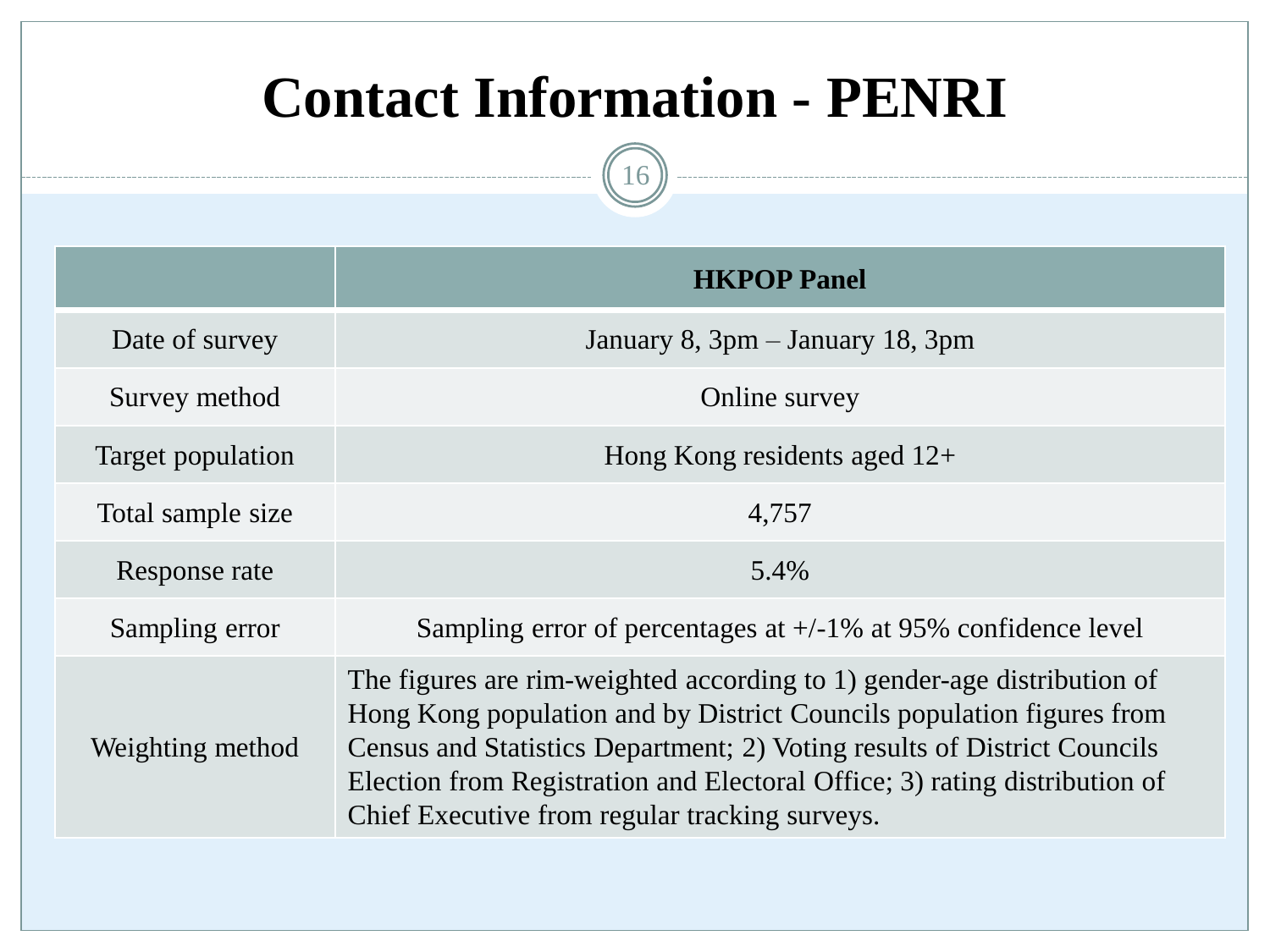# **Survey Result - PENRI**

17

| <b>Date of Publication</b>                                 | 5/1       | 6/1                    | 7/1            | 8/1 | 9/1 | <b>10/1</b>                         | 11/1 | 12/1 | 13/1                    | <b>14/1</b>             | <b>15/1</b>    | <b>16/1</b>    | 17/1 | <b>18/1</b>                                                                   | 19/1 |
|------------------------------------------------------------|-----------|------------------------|----------------|-----|-----|-------------------------------------|------|------|-------------------------|-------------------------|----------------|----------------|------|-------------------------------------------------------------------------------|------|
| <b>Imported Cases(Ytd)</b>                                 | <b>10</b> | $\boldsymbol{\Lambda}$ | 3 <sup>7</sup> |     |     | $4 \quad 3 \quad 6 \quad 3 \quad 3$ |      |      | $\overline{\mathbf{0}}$ | $\overline{\mathbf{0}}$ | 3 <sup>1</sup> | $\overline{3}$ |      | $\overline{\mathbf{4}}$                                                       | 5    |
| <b>Local Infection Cases(Ytd)</b>                          | 43        | 31                     | 22             | 29  | 42  | 53                                  | 28   | 38   | 60                      | 42                      | 26             | 35             | 49   | 51                                                                            | 102  |
| Post-Epidemic Gathering<br><b>Resumption Index (PEGRI)</b> |           | 15.2 18.8              |                |     |     |                                     |      |      |                         |                         |                |                |      | 18.8 18.8 18.8 18.8 * 18.8 * 18.8 * 15.2 * 18.8 * 18.8 * 18.8 * 15.2 * 15.2 * | 12.2 |
|                                                            |           |                        |                |     |     |                                     |      |      |                         |                         |                |                |      |                                                                               |      |

**\* Provisional figures based on 2020 last set of opinion data collected (on acceptable risk levels) matched to real life situation.**